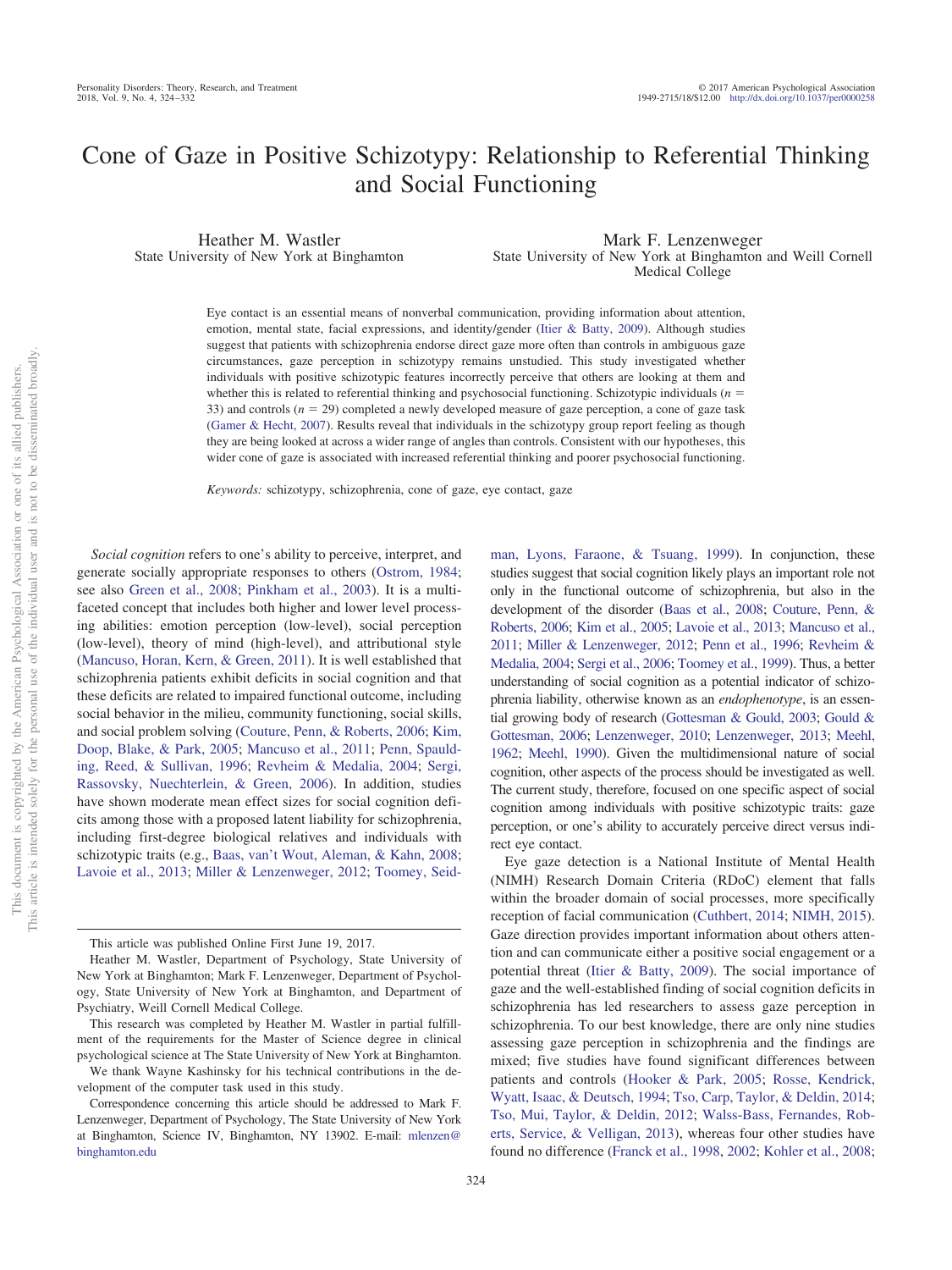[Tso et al., 2015\)](#page-8-10). These inconsistent findings have been understood largely in terms of methodological differences across studies and two conclusions have emerged. First, patients with schizophrenia tend to endorse direct gaze more than controls when gaze is ambiguous, but not when gaze is overtly direct or indirect (e.g., [Hooker & Park, 2005;](#page-7-17) [Tso et al., 2012\)](#page-8-8). Thus, still-photo gaze paradigms that include too few gaze angles or merely include overtly direct (0°) and overtly averted (e.g., 50°) angles may not adequately capture group differences between patients and controls. Therefore, the current study sought to address this methodological concern by using a newly developed cone of gaze paradigm (CoG) that uses the full range of gaze angles from overtly direct to indirect (e.g.,  $0-50^{\circ}$ ) with 1° increments [\(Gamer &](#page-7-1) [Hecht, 2007\)](#page-7-1). Second, studies have found that patients perform similarly to controls when asked to discriminate right versus left gaze, [\(Franck et al., 1998,](#page-7-18) [2002\)](#page-7-19), but exhibit biases when asked to make self-referential judgments (i.e., looking at me vs. not looking at me; [Franck et al., 2002;](#page-7-19) [Hooker & Park, 2005;](#page-7-17) [Rosse et al.,](#page-8-6) [1994;](#page-8-6) [Tso et al., 2012,](#page-8-8) [2014\)](#page-8-7). Thus, it has been postulated that the gaze-perception bias in schizophrenia is self-referential in nature rather than a mere deficit in directional judgment [\(Franck et al.,](#page-7-19) [2002;](#page-7-19) [Hooker & Park, 2005;](#page-7-17) [Rosse et al., 1994;](#page-8-6) [Tso et al., 2012,](#page-8-8) [2014\)](#page-8-7). Although the existing literature provides preliminary evidence for a self-referential gaze bias, no prior study actually measures the relationship between gaze perception and selfreferential thinking, a form of subtle reality distortion in which one experiences otherwise neutral events, objects, and/or interactions with other people as having special, significant, self-relevant meaning [\(Lenzenweger, Bennett, & Lilenfeld, 1997\)](#page-7-21). Therefore, the current study sought to gain leverage on the possible selfreferential nature of gaze-perception bias by not only using a self-referential gaze task, as has been done in previous studies, but by also quantifying referential thinking through a self-report measure.

From the standpoint of schizotypic research participants, no prior study has assessed gaze perception in relation to schizotypy as present in nonpsychotic individuals. All previous studies of gaze perception have used chronic schizophrenia samples. The study of nonpsychotic schizotypic individuals is consistent with the RDoC initiative, which uses a dimensional approach to disorders rather than the traditional categorical approach [\(Cuthbert, 2014;](#page-7-15) [NIMH,](#page-7-16) [2015\)](#page-7-16). The RDoC framework emphasizes the inclusion of participants with a wide range of functioning, thus allowing researchers to map developmental trajectories of various psychological disorders. Reliance solely on clinically ill schizophrenia patients conditions all findings on expressed disease status; thus, patients no longer provide leverage on the developmental question regarding the presence of gaze-perception biases prior to the onset of diagnosable disease. Furthermore, RDoC emphasizes the biological basis of psychopathology with a prospect of using genetics and neuroscience research to guide future classification systems [\(Cuth](#page-7-15)[bert, 2014;](#page-7-15) [NIMH, 2015\)](#page-7-16). As previously indicated, the study of those with a latent liability for schizophrenia has the potential to guide genetic research through the study of endophenotypes [\(Got](#page-7-9)[tesman & Gould, 2003;](#page-7-9) [Gould & Gottesman, 2006;](#page-7-10) [Lenzenweger,](#page-7-12) [2013\)](#page-7-12). These concerns, taken together, suggest the need for investigation of gaze perception in a nonclinical, nonpsychotic, schizotypy-characterized sample. Therefore, the current study sought to gain leverage on whether gaze perception has the potential to serve as an endophenotype for schizophrenia by investigating this process in relation to positive schizotypy [\(Gottesman &](#page-7-9) [Gould, 2003;](#page-7-9) [Gould & Gottesman, 2006;](#page-7-10) [Lenzenweger, 2013\)](#page-7-12).

This study builds on previous research through (a) the use of a positive schizotypy sample, consistent with the RDoC framework; (b) the use of a newly developed continuous gaze perception paradigm that includes the full range of gaze angles from overtly direct to indirect with 1° increments; and (c) measuring referential thinking as it relates to gaze perception. We hypothesized that (a) the positive schizotypy group would endorse direct gaze across a wider range of angles than controls; (b) the schizotypy group would experience greater uncertainty relative to controls, as evidenced by greater reaction times (RTs); and (c) wider gaze cones would be associated with referential thinking as well as other plausibly related social cognition relevant constructs. Regarding our second hypothesis, we hypothesized greater RTs in schizotypy because previous studies have found greater RTs in patients, which has been interpreted as greater uncertainty (e.g., [Franck et al.,](#page-7-19) [2002;](#page-7-19) [Hooker & Park, 2005\)](#page-7-17). Regarding our third hypothesis, we hypothesized that social anhedonia, social functioning, and social affiliation would be related to gaze perception because of previous research indicating that gaze perception in schizophrenia is related to negative symptoms and emotion related social– cognitive skills and because of the previously described relationship between social cognition and functional outcome [\(Couture et al., 2006;](#page-7-4) [Tso](#page-8-8) [et al., 2012\)](#page-8-8). All of our a priori hypotheses were directional in nature.

## **Method**

#### **Participants**

Participants were recruited from the State University of New York at Binghamton. Approximately 1,034 individuals completed our screening questionnaires: Perceptual Aberration Scale (PAS; [Chapman, Chapman, & Raulin, 1978\)](#page-7-22), Magical Ideation Scale (MIS; [Eckblad & Chapman, 1983\)](#page-7-23), and the Jackson Infrequency Scale (JIF; [Jackson, 1984\)](#page-7-24). Individuals who scored  $\geq 2$  standard scale (*j***ir**; *j*<sub>a</sub>ckson, 1964). Individuals who scored  $\geq$  2 standard deviations above the sample mean on the PAS ( $\overline{X}$  = 4.54;  $\sigma_{\overline{X}}$  = deviations above the sample mean on the PAS  $(x - 4.34, \sigma_{\overline{x}} - 4.68)$  or MIS  $(\overline{X} = 7.04; \sigma_{\overline{x}} = 5.01)$  and  $\leq 3$  on the JIF were eligible for inclusion in the positive schizotypy group. Controls were selected at random from a subpool of participants who scored no higher than 0.5 standard deviations above the sample means on the PAS and/or MIS and  $\leq$ 3 on the JIF. Of the 1,034 individuals that completed our screening questionnaires, 180 individuals that met these predefined inclusion criteria were invited to participate in the study. Of those invited to participate, 69 participants completed the laboratory portion of the study. Upon arrival to the experiment, participants were asked additional screening questions to ensure that potential study participants were clear of features that might adversely impact their laboratory performance. Participants were excluded if (a) they had been under the influence of drugs or alcohol in the 24 hr preceding the study, (b) they knew either of the human models in the computer task, and/or (c) they reported being previously hospitalized and diagnosed with schizophrenia, major depression, and/or bipolar disorder. Of the 69 individuals that completed the laboratory portion of the experiment, a further 7 participants were excluded from the data analysis for varying reasons (e.g., random responding, substance use, and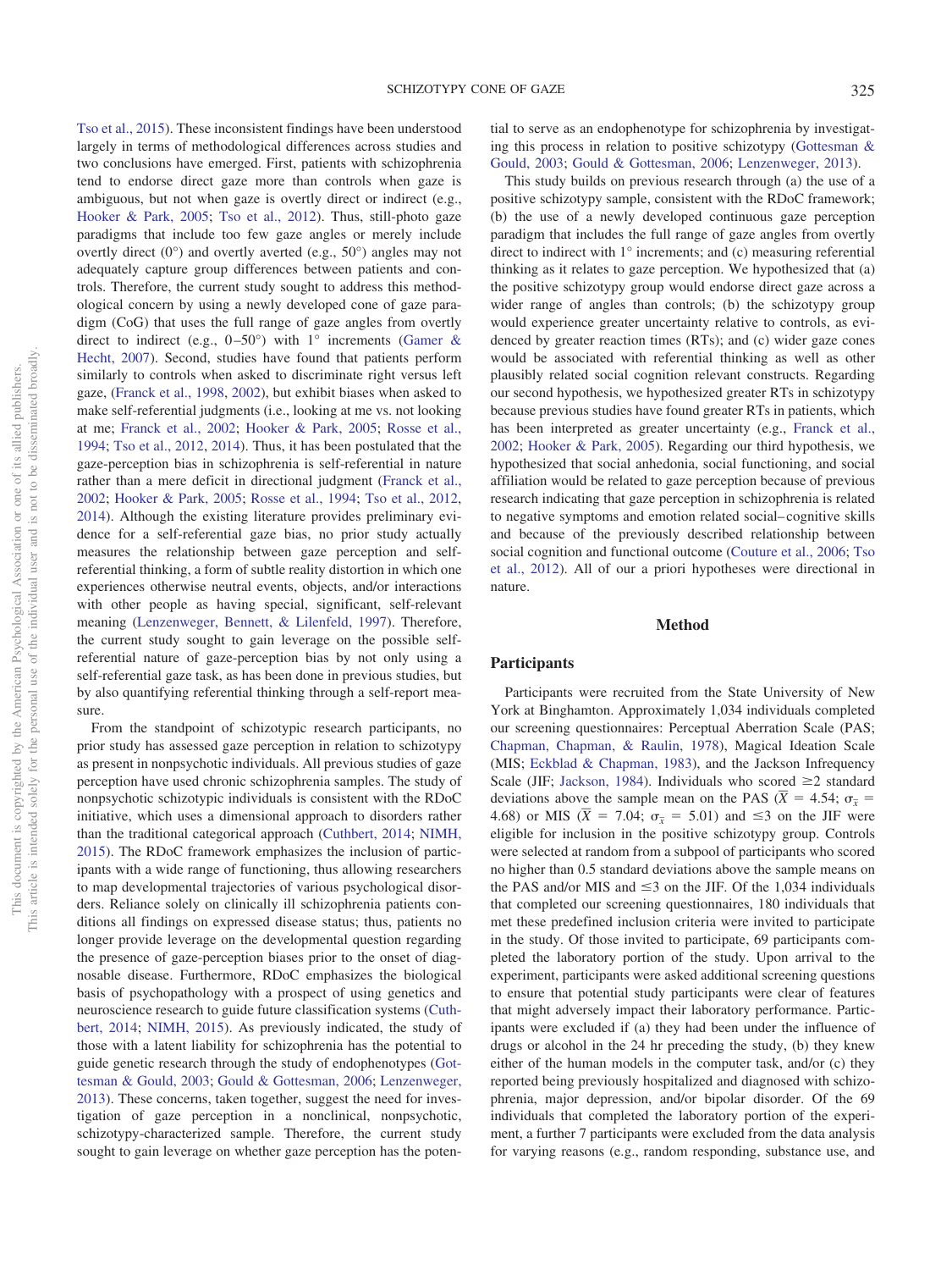missing data). This left 33 individuals in the schizotypy group (12 male and 21 female) and 29 individuals in the control group (9 male and 20 female). All participants were undergraduate students with the exception of one graduate student. See [Table 1](#page-2-0) for participant characteristics. Participants were compensated with either credit toward their psychology courses or a chance to win one of three \$25 Visa gift cards. The present study was fully approved prior to data collection by the State University of New York at Binghamton Institutional Review Board.

#### **Self-Report Measures**

The PAS [\(Chapman et al., 1978\)](#page-7-22) and MIS [\(Eckblad & Chap](#page-7-23)[man, 1983\)](#page-7-23) were used for participant selection. The PAS and MIS are often used as measures for identifying positive schizotypy, and a robust empirical literature supports their construct validity as measures of schizotypy (see [Lenzenweger, 2010](#page-7-11) for overview). Thus, our positive schizotypy sample included individuals who report having unusual perceptual experiences as well as odd beliefs that would be considered invalid by conventional standards [\(Chap](#page-7-22)[man et al., 1978;](#page-7-22) [Eckblad & Chapman, 1983\)](#page-7-23). This positive schizotypy classification is not to be confused with the clinical diagnosis of schizotypal personality disorder, which is a disorder primarily characterized by interpersonal deficits in addition to schizotypic cognitive and perceptual aberrations [\(APA, 2013\)](#page-7-25). In our sample, the PAS and MIS were highly correlated  $(r = .835)$ , and most participants were elevated on both measures. In our sample, the control group PAS and MIS means are as follows:

<span id="page-2-0"></span>Table 1

| Participant Characteristics |  |
|-----------------------------|--|
|-----------------------------|--|

|                  | Schizotypy<br>$(n = 33)$ | Control<br>$(n = 29)$ |          |                  |
|------------------|--------------------------|-----------------------|----------|------------------|
| Characteristic   | $\%$                     | $\%$                  | $\chi^2$ | $\boldsymbol{p}$ |
| Age              |                          |                       | .703     | .704             |
| $18 - 19$        | 66.7                     | 69.0                  |          |                  |
| $20 - 24$        | 30.3                     | 24.1                  |          |                  |
| $25 - 35$        | 3.0                      | 6.9                   |          |                  |
| <b>Sex</b>       |                          |                       | .196     | .658             |
| Male             | 36.4                     | 31.0                  |          |                  |
| Female           | 63.6                     | 69.0                  |          |                  |
| Ethnicity        |                          |                       | 15.164   | $.004*$          |
| White/Caucasian  | 39.4                     | 86.2                  |          |                  |
| African American | 12.1                     | 3.4                   |          |                  |
| Hispanic         | 6.1                      | .0                    |          |                  |
| Asian            | 30.3                     | 10.3                  |          |                  |
| Other            | 12.1                     | .0                    |          |                  |

*Note.* Despite an imbalance in ethnicity across the two participant groups, this difference was not significantly related to performance on the cone of gaze task. A one-way analysis of variance (ANOVA) with ethnicity as the between-subjects factor (five levels) and decentering direct head orientation cone width as the dependent variable revealed that the various ethnic groups did not differ significantly on the decentering cone variables, *F*(4,  $57$ ) = 1.412,  $p = 0.242$ , collapsed across the participant groups. Moreover, a between-subjects ANOVA revealed that there was not a significant Group  $\times$  Ethnicity interaction on the decentering cone variable,  $F(2, 54 =$  $.782, p = .463$ , whereas the group main effect remained consistent with our main analysis,  $F(1, 54) = 2.905$ ,  $p = .094$ , and is significant at the one-tailed level as predicted ( $p = .047$ ). We also conducted these analyses for the right and left head orientation and the results were largely the same.  $p < .05$ .

 $PAS = 0.24 \pm 0.44$  and MIS = 0.83  $\pm$  1.17. The schizotypy group PAS and MIS are as follows:  $PAS = 15.39 \pm 5.95$  and  $MIS = 17.06 \pm 3.85$ . The JIF [\(Jackson, 1984\)](#page-7-24) was used to assess invalid, dishonest, and/or random responding. All participants completed the following self-report measures: The Referential Thinking Scale, a measure of one's tendency to interpret neutral events as having special, self-relevant meaning [\(Lenzenweger et](#page-7-21) [al., 1997\)](#page-7-21), the Social Anhedonia Scale Brief, a measure of one's ability to experience pleasure from social interactions [\(Reise,](#page-8-11) [Horan, & Blanchard, 2011\)](#page-8-11), the Social Closeness Scale, a personality measure of one's sociability, affection/warmness, how much one values close relationships, and welcomes social support [\(Pat](#page-8-12)[rick, Curtin, & Tellegen, 2002\)](#page-8-12); a revised version of the Social Adjustment Scale, a psychosocial functioning measure of work performance, social/leisure activities, family relations, romantic relations, and friend relations over the last 2 weeks [\(Weissman &](#page-8-13) [Bothwell, 1976\)](#page-8-13); the International Personality Disorder Examination Screen, a screening measure for personality disorders (IPDE-S; [Loranger, 1999\)](#page-7-26); and the Beck Depression Inventory, a measure of cognitive, affective, and physiological symptoms of depression [\(Beck, Steer, & Brown, 1996\)](#page-7-27).

#### **Laboratory Gaze Perception Measure**

For this study, we developed a new laboratory task, the cone of gaze task, adapted from [Gamer and Hecht \(2007\),](#page-7-1) and performance on this task served as our measure of gaze perception (see [Figure 1\)](#page-3-0). The CoG task was developed using sequential photographs of models moving their eyes right and left. The colored, full-face images were taken using the iPhone 5s burst mode as two models (one male and one female, both with light hair/light eyes) tracked a moving target  $0^{\circ}$  to  $50^{\circ}$  with their eyes. Photographs were taken across three different head orientations (direct 0°, averted 20° left, and averted 20° right). The models took approximately 5 s to track the target as it moved from  $0^{\circ}$  to 50 $^{\circ}$ , and 10 photographs were taken every 1 s, which provided us with approximately one photograph per 1° increment. Thus, participants were able to use a joystick to move the model's eyes with approximately 1° increment.

The CoG paradigm comprises two adjustment tasks: decentering and centering of a model's eyes. During the decentering task, each participant observed a model looking directly at him or her (0°) and was instructed to move the model's eyes from center until the first point at which he or she was no longer looking at the participant. This decentering task assesses the width of each participant's gaze cone and served as our primary measure of gaze perception (see [Figure 1\)](#page-3-0). The *decentering gaze cone* is best understood as the "range of width wherein [a person] feels looked at" and is calculated by measuring the distance between the left and right angles selected during the decentering task [\(Gamer &](#page-7-1) [Hecht, 2007,](#page-7-1) p. 706). During the centering task, each participant was presented with a model looking 50° to the right and 50° to the left and was instructed to move the model's eyes toward the center until the first point at which he or she was looking at the participant. According to [Gamer and Hecht \(2007\),](#page-7-1) this centering task provides a measure of the central point of the gaze cone (see [Figure 1\)](#page-3-0). This variable is calculated by averaging the participant's selected gaze angles for the centering task, which is done separately for the direct, right, and left head orientations.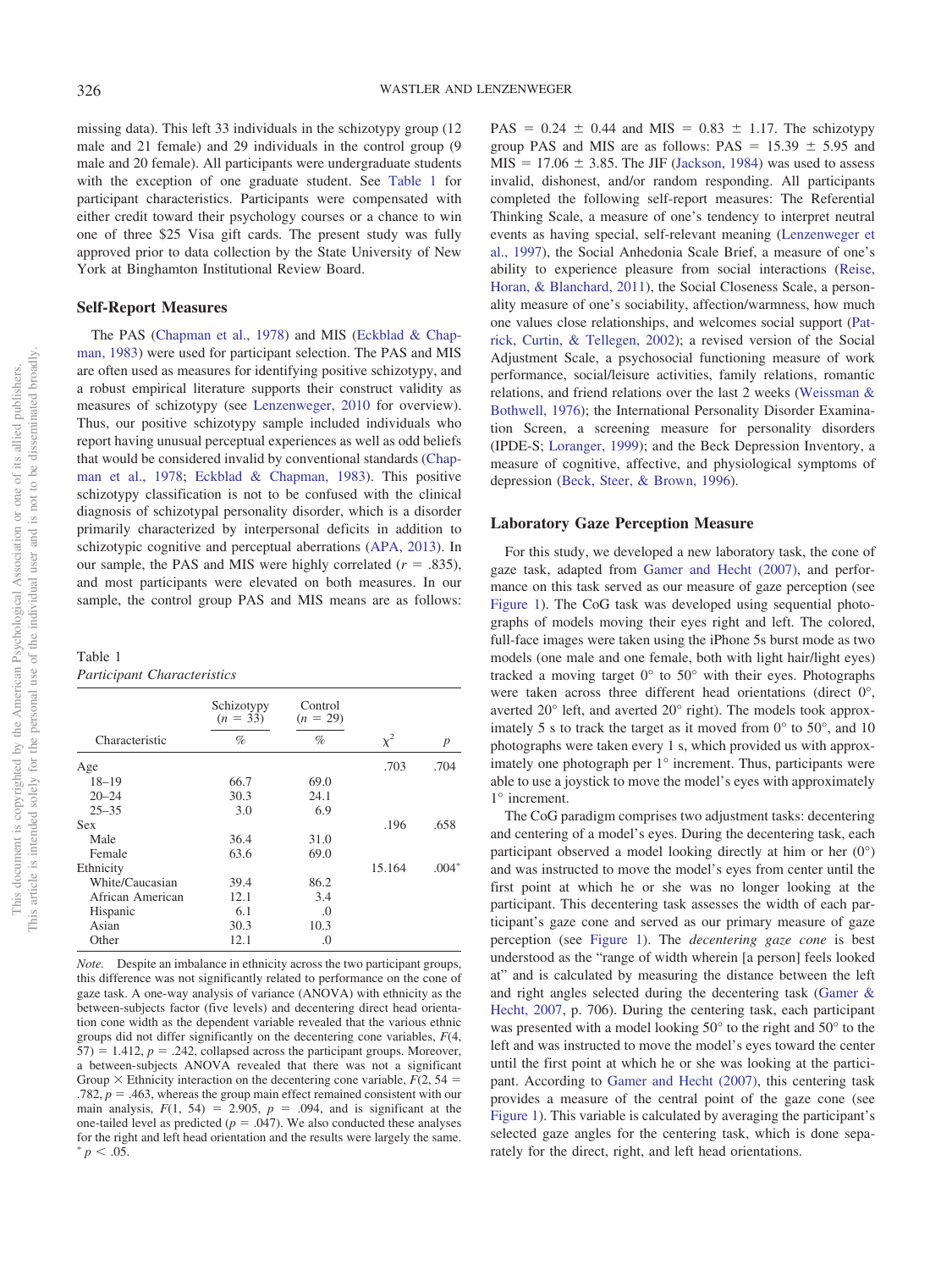

<span id="page-3-0"></span>*Figure 1.* Cone of gaze (CoG) task during which participants used a joystick to move models' eyes right/left for a centering and decentering task. Panel A represents sample stimuli used in the task. Panel B represents the dependent variables collected from the task. See the online article for a color version of this figure.

During the task, participants had their head in a chin rest approximately 16 in. away from the computer screen. They were given both visual and verbal instructions and were encouraged to make their selection as soon as they noticed the "looking at me/not looking at me shift." If the participant stopped moving the joystick for 10 s, a computer voice prompted them to make their selection. If the participant stopped moving the joystick for 20 consecutive s, they were automatically directed to the next trial. Consistent with gaze perception studies in schizophrenia, we used RT as our measure of uncertainty (e.g., [Franck et al., 2002;](#page-7-19) [Hooker & Park, 2005\)](#page-7-17). Each participant completed four practice trials prior to the start of each task. Each adjustment task consisted of 24 trials; there were two models, four conditions per model (direct head orientation with eyes moving right, direct head orientation with eyes moving left, right averted head orientation with eyes moving right, and left averted head orientation with eyes moving left), and each condition was presented three times. The centering and decentering tasks were counterbalanced, and each task was presented in one of three pseudorandom orders, resulting in a total of nine possible pseudorandom order combinations.

The three head orientations had discernibly different characteristics, not only in terms of the stimuli, but also in terms of possible cone width. For example, in the averted conditions, models were only able to move their eyes in the same direction as their averted head orientation, whereas models were able to move their eyes in both directions for the direct head orientation. Consequently, the maximum width of the direct head orientation decentering cone was 100°, whereas the maximum width for the averted conditions was 50°. Therefore, separate gaze cones and central points were calculated the direct, right, and left head orientations. The head presentations represent, in short, what can be thought of as three separate tests, one per head orientation.

## **Statistical Analysis**

To test for group differences in gaze cone width, gaze cone central point, and RT, we used one-way multivariate analysis of variance (MANOVA; [Harris, 1985;](#page-7-28) [Morrison, 1990\)](#page-7-29), followed by directional *t* tests for each of the three head orientations consistent with our a priori hypotheses. Directional *t* tests offer greater statistical power in the context of substantive directional hypotheses. The MANOVA approach provides a powerful omnibus test of the group effect across the three different head orientations, considered simultaneously. Moreover, we note that we used the one-way MANOVA approach as we found in preliminary analyses using a repeated measures analysis of variance approach that there were no significant interactions between the participant group and head orientation variables for the decentering cone width and central point performance indexes. Effect size estimates are Cohen's *d* and partial eta squared. The data were modestly nonnormal and normalizing transformations (log and square root) were used to reduce skewness that remained for some variables even after transformation. Pearson correlation coefficients were used to examine the relationship among gaze perception, referential thinking, and social cognition relevant constructs collapsed across both groups.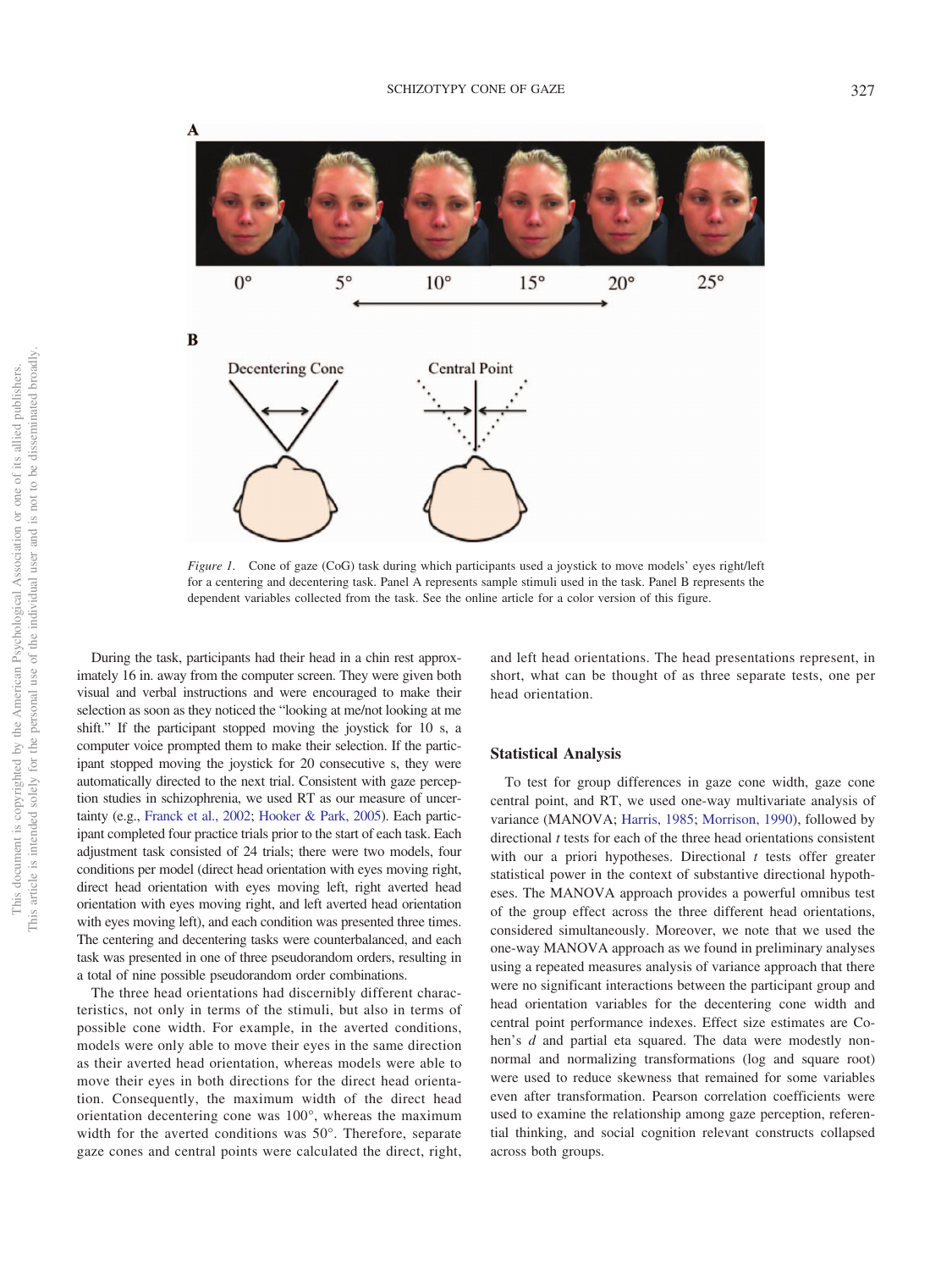This document is copyrighted by the American Psychological Association or one of its allied publishers. This article is intended solely for the personal use of the individual user and is not to be disseminated broadly.

This article is intended solely for the personal use of the individual user and is not to be disseminated broadly This document is copyrighted by the American Psychological Association or one of its allied publishers.

## **Results**

## **Participant Characteristics**

[Table 1](#page-2-0) summarizes the participant demographics. Sixty-two participants were included in the data analysis. There were 33 individuals in the positive schizotypy group (12 male and 21 female) and 29 individuals in the control group (9 male and 20 female). The two groups did not significantly differ on age, education, or sex. There was a significant group imbalance for ethnicity; however, the findings cannot be explained by participant ethnicity (see [Table 1](#page-2-0) note for details).

## **Decentering Task: Width of the Cone of Gaze**

The gaze cone width was calculated by measuring the distance between the left and right angles selected during the decentering task (see [Figure 1\)](#page-3-0). Separate gaze cones for the direct, right, and left head orientations were calculated. The maximum width for the direct head orientation was twice the maximum width as averted conditions; therefore, we calculated proportion scores by dividing the direct cone by the maximum width of 100° and dividing the right and left cones by the maximum width of 50°.

For the decentering task, a one-way MANOVA was conducted to assess group differences on gaze cone width across all three head orientations. This analysis, by various criteria (i.e., Pillai, Hotelling, Roy, and Wilks), yielded a significant group effect, *F*(1, 58) = 3.358,  $p = .025$ ,  $\eta_p^2 = 0.148$ , such that the positive schizotypy group had wider gaze cones (see [Figure 2\)](#page-4-0). Follow-up directional *t* tests reveal that the schizotypy group had wider gaze



<span id="page-4-0"></span>*Figure 2.* The positive schizotypy group had significantly wider gaze cones than controls. Group means and standard deviations are available on request. The gaze cone proportion scores represent original, untransformed values, and the statistical results refer to analysis of the transformed values.  $HC = control$ ;  $SZ = schizophrenia$ 

cones for the direct head orientation,  $t(60) = -1.976$ ,  $p = .027$ (one-tailed),  $d = 0.50$ . In the averted conditions, the schizotypy group had significantly wider gaze cones in the left orientation,  $t(60) = -2.203$ ,  $p = .016$  (one-tailed),  $d = 0.56$ , but not the right,  $t(60) = -1.242$ ,  $p = .11$  (one-tailed),  $d = 0.32$ . The two significant tests were associated with "medium" sized effects. These findings were not accounted for by participant ethnicity (see [Table](#page-2-0) [1](#page-2-0) note).

#### **Centering Task: Central Point of the Gaze Cone**

The gaze cone central point (see [Figure 1\)](#page-3-0) was calculated by averaging participant's selected gaze angles for the centering task; this was done separately for the direct, right averted, and left averted conditions.<sup>1</sup> For the centering task, a one-way multivariate analysis of variance (MANOVA) was conducted to assess group differences on central point across all three head orientations. This analysis, by various criteria (i.e., Pillai, Hotelling, Roy, and Wilks), yielded a nonsignificant group effect,  $F(1, 58) = 1.330$ ,  $p = .273$ ,  $\eta_p^2 = 0.064$ . In the absence of a significant omnibus test for the group effect, nonsignificant follow-up *t* tests are not reported (data available from the corresponding author).

#### **RT**

Mean RTs were calculated for the direct, right, and left head orientations for both the decentering and centering tasks. Separate multivariate one-way MANOVAs were conducted for each task. The decentering analysis, by various criteria (i.e., Pillai, Hotelling, Roy, and Wilks), yielded a significant group effect,  $F(1, 58) =$ 3.044,  $p = .036$ ,  $\eta_p^2 = 0.136$ , such that the positive schizotypy group had greater RTs (see [Figure 3\)](#page-5-0). Follow-up directional *t* tests reveal that the schizotypy group had greater RTs for the direct head orientation,  $t(54.517) = -1.852$ ,  $p = .035$  (one-tailed),  $d =$ 0.46 (unequal variances, Levene's test used). In the averted conditions, the schizotypy group's RT did not significantly differ from controls: left head orientation,  $t(60) = -1.069$ ,  $p = .145$  (onetailed),  $d = 0.27$ , and right orientation,  $t(60) = -0.502$ ,  $p = .31$ (one-tailed),  $d = 0.13$ . The centering task RT analysis, by various criteria (i.e., Pillai, Hotelling, Roy, and Wilks), yielded a nonsigmificant group effect,  $F(1, 58) = 0.916$ ,  $p = .439$ ,  $\eta_p^2 = 0.045$ . In the absence of a significant omnibus test for the group effect here, nonsignificant follow-up *t* tests are not reported (available on request from the corresponding author).

## **Correlations Between Individual Difference Measures and the CoG Task**

Correlations between gaze perception variables and clinical variables for the entire sample are summarized in [Table 2.](#page-5-1) In general, wider gaze cones were not significantly associated with social anhedonia, affiliation, paranoid personality traits, or depression. However, as predicted a priori, wider gaze cones were

<sup>&</sup>lt;sup>1</sup> To be consistent with previous studies (e.g., [Gamer & Hecht, 2007\)](#page-7-1), analyses were conducted using the central point. One could also construct a cone for this purpose and we did so as well. The results using the cone dependent variable were highly similar to those obtained with the central point. Details on this data approach and statistical results are available from the corresponding author.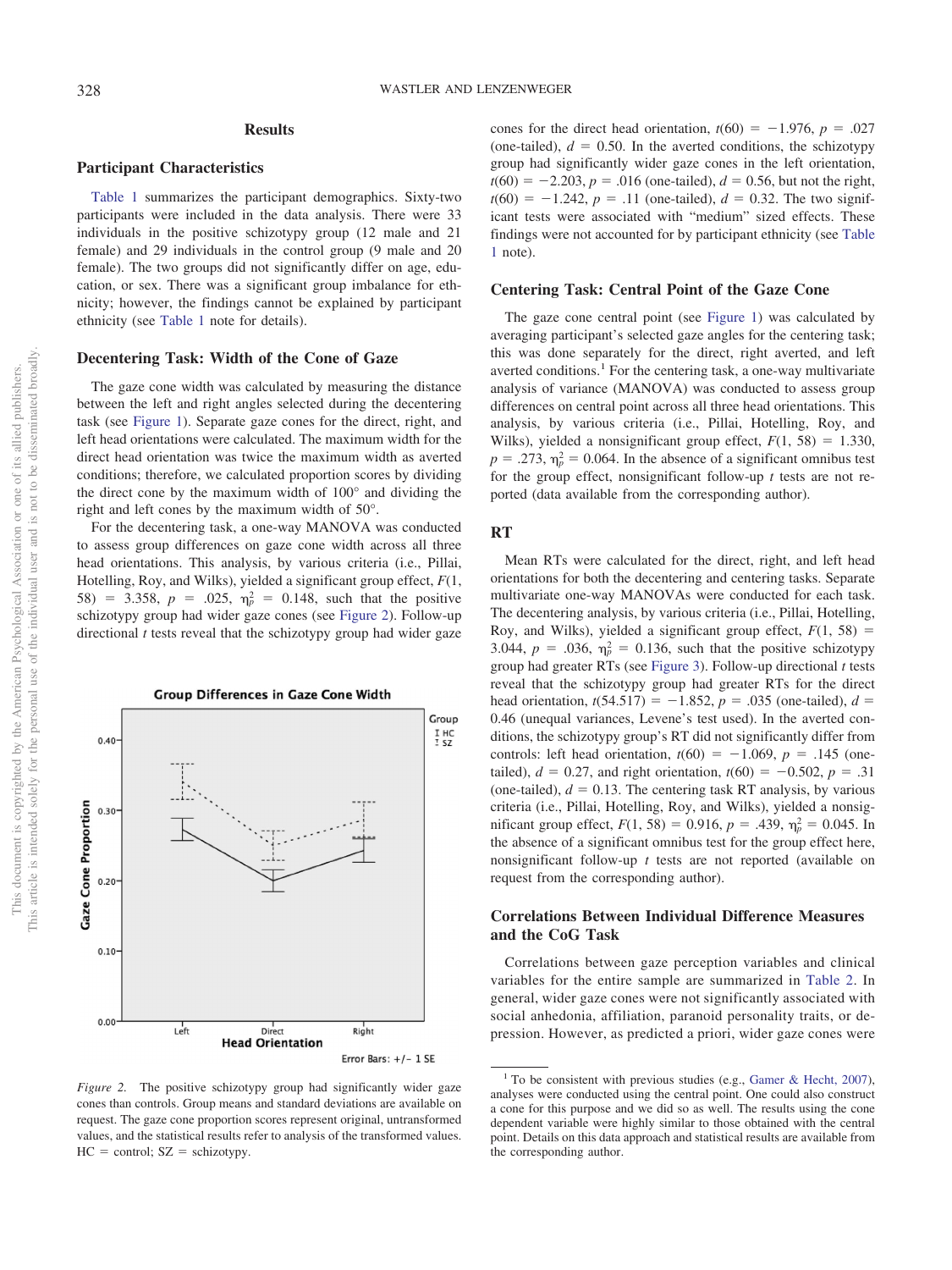**Decentering Task Uncertainty** 



<span id="page-5-0"></span>*Figure 3.* Schizotypic individuals had significantly greater RTs than controls during the decentering gaze task. Group means and standard deviations are available upon request. The means represent original, untransformed values, and the statistical results refer to analysis of the transformed values.  $HC =$  control;  $SZ =$  schizotypy.

significantly associated with higher levels of schizotypic referential thinking (see [Figure 4\)](#page-5-2). Furthermore, wider gaze cones were significantly associated with poorer social functioning (see [Figure 5\)](#page-5-3).

#### **Discussion**

This study was the first to examine the self-referential nature of gaze perception in positive schizotypy using a newly developed

#### <span id="page-5-1"></span>Table 2

*Pearson Correlations Between Individual Difference Measures and Cone of Gaze Laboratory Task*

|           | $\mathcal{P}$ | 3         |                        |            | 6                                                                         |
|-----------|---------------|-----------|------------------------|------------|---------------------------------------------------------------------------|
|           |               |           |                        |            |                                                                           |
| $.416***$ |               |           |                        |            |                                                                           |
| $-.258^*$ | $-.487**$     |           |                        |            |                                                                           |
| .049      |               | $-.337**$ |                        |            |                                                                           |
| .105      |               |           | $.501***$              |            |                                                                           |
| $-.071$   |               |           |                        | $-.763**$  |                                                                           |
| .181      |               |           |                        | $.698***$  | $-.497**$                                                                 |
|           |               |           | $.391***$<br>$.543***$ | $-.577***$ | $-326^{**}$ $493^{**}$ $-316^{*}$<br>$.569^{**}$ $-.851^{**}$ $.413^{**}$ |

*Note*. Correlations were computed using nontransformed data. Cone = direct head orientation decentering cone;  $REF = Referential Thinking$ Scale; SASSR = Social Adjustment Scale-Self Report; PAR = Paranoid Personality Disorder Scale; SAS = Social Anhedonia Scale (Brief Version); SCS = Social Closeness Scale - Multidimensional Personality Questionnaire; BDI-II = Beck Depression Inventory-II. Correlations were also conducted with the averted head orientations, and the results were largely the same. To be conservative and to take into account distributional properties of the variables, we also evaluated these associations using the nonparametric Spearman rho, and the results were largely the same.  $\frac{p}{p}$  < .05.  $\frac{p}{p}$  < .01.



<span id="page-5-2"></span>*Figure 4.* Relationship between the direct gaze cone and referential thinking. Individuals that experience neutral events as having special self-relevant meaning tend to perceive direct gaze across a wider range of angles than those who score low on referential thinking.

gaze measure. The results were consistent with our hypothesis that the schizotypy group would report feeling as though they are being looked at across a wider range of angles than controls. As we found this gaze bias in schizotypic individuals, who do not suffer from the impact of disease chronicity and/or institutionalization, this bias may represent an uncontaminated connection to likely schizophrenia liability. This finding provides additional support to prior results from patient samples that found that antipsychotic medication was not significantly associated with gaze perception in schizophrenia [\(Hooker & Park, 2005;](#page-7-17) [Tso et al., 2014\)](#page-8-7). Moreover, wider gaze cones in our nonpsychotic schizotypic participants provide further evidence that social cognition deficits may



<span id="page-5-3"></span>*Figure 5.* Relationship between the direct gaze cone and social functioning. Individuals that perceive direct gaze across a wider range of angles had poorer psychosocial functioning than those with smaller gaze cones.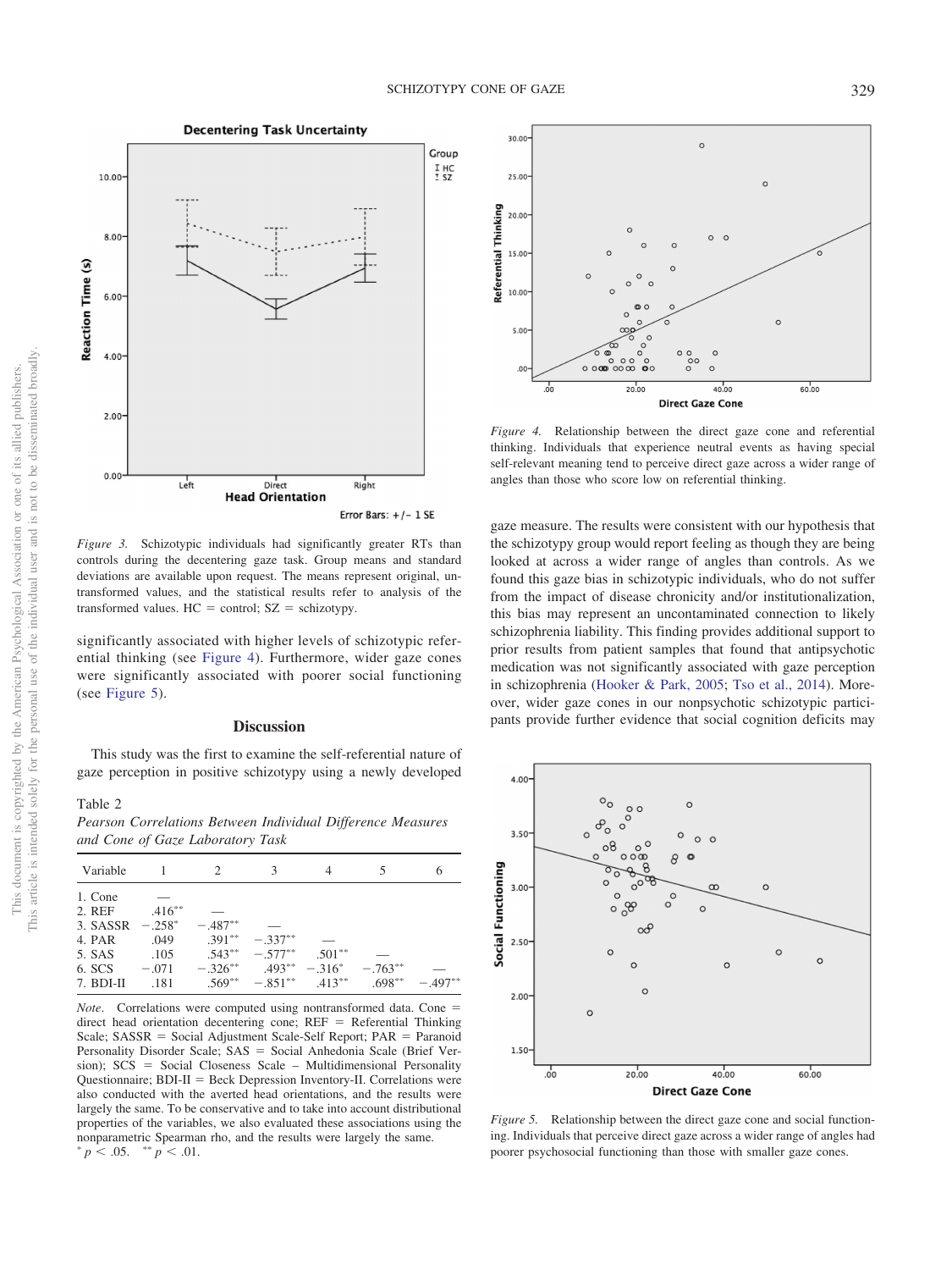have utility as an endophenotype for schizophrenia (e.g., [Lavoie et](#page-7-7) [al., 2013;](#page-7-7) [Miller & Lenzenweger, 2012\)](#page-7-8).

Our finding that the schizotypy group differed from controls in their gaze cone width, but not their central point, suggests that group differences emerge primarily in ambiguous gaze circumstances. One would expect the central point of the gaze cone to be at or around 0°, which would be considered overtly direct gaze, whereas the decentering gaze cone width represents more ambiguous gaze angles. Thus, our finding that groups differ in the decentering cone width, but not the central point (when direct gaze is overt) is consistent with previous findings that patients and controls differ when presented with ambiguous angles, but not when gaze is overtly direct  $(0^{\circ})$  or averted  $(50^{\circ})$ ; [Franck et al.,](#page-7-19) [2002;](#page-7-19) [Hooker & Park, 2005;](#page-7-17) [Tso et al., 2012;](#page-8-8) [Tso et al., 2014\)](#page-8-7). Furthermore, the finding that the schizotypy group had greater RTs during the decentering task suggests that schizotypic individuals experience greater uncertainty during gaze perception. These findings are consistent with the literature on gaze perception in schizophrenia, which finds that patients experience greater uncertainty than controls when differentiating direct and indirect gaze [\(Franck](#page-7-19) [et al., 2002;](#page-7-19) [Hooker & Park, 2005;](#page-7-17) [Tso et al., 2012;](#page-8-8) [Tso et al.,](#page-8-7) [2014\)](#page-8-7). Follow-up analyses revealed that schizotypic individuals had greater RTs than controls for the direct, but not the averted head orientations. In the direct head orientation, the RTs for the schizotypy group were markedly variable in comparison to controls. Although the schizotypy group remained variable in the averted conditions, the controls became more variable, which likely impacted our ability to detect significant group differences in RT for the averted conditions (see [Figure 3\)](#page-5-0). Future research is needed to determine whether schizotypic individuals experience more uncertainty than controls when differentiating direct from indirect gaze.

As predicted, our results indicated that wider gaze cones were associated with greater levels of schizotypic referential thinking [\(Lenzenweger et al., 1997\)](#page-7-21). This finding suggests that those who have a proclivity to interpret environmental factors as having self-relevant meaning are more likely to interpret others' gaze as being directed toward them. Although previous studies have speculated that the gaze bias in schizophrenia is self-referential rather than a mere directional deficit, the current study is the first study to quantify the relationship between referential thinking gaze perception. Thus, lending additional support for the self-referential gaze bias explanation for inconsistent findings in the schizophrenia literature (e.g., [Franck et al., 2002;](#page-7-19) [Hooker & Park, 2005\)](#page-7-17). Additionally, the current study found that wider gaze cones were associated with poorer psychosocial functioning. This is consistent with the finding that the schizophrenia gaze bias is associated with poorer emotion related social– cognitive skills [\(Tso et al., 2012\)](#page-8-8). The relationship between gaze perception and poorer social functioning is noteworthy because successful social interactions rely on one's ability to accurately interpret both verbal and nonverbal social cues. Thus, if patients and schizotypic persons are unable to accurately perceive others' gaze, they may respond inappropriately to others' social cues, may receive negative feedback from others, and may consequently have poorer overall social functioning. This is consistent with broader findings that poor social perception in schizophrenia is related to poorer social problem solving, social behavior in the milieu, and community functioning [\(Couture et al.,](#page-7-4) [2006;](#page-7-4) [Kim et al., 2005;](#page-7-5) [Penn et al., 1996;](#page-8-2) [Revheim & Medalia,](#page-8-3)

[2004;](#page-8-3) [Sergi et al., 2006\)](#page-8-4). Although, having a wider gaze cone was related to poorer social functioning, it was not related to measures of sociability or social anhedonia. Although [Tso et al. \(2012\)](#page-8-8) found that the gaze bias in schizophrenia was associated with negative symptoms in general, they did not find a significant relationship for the anhedonia subscale; thus, our findings are consistent with that study. One potential explanation for this particular finding is that schizotypic individuals might want to engage in social interactions and experience pleasure when they do so, but perhaps experience more difficulty socializing due to inaccurate perception of others' gaze. Finally, we found that gaze perception is *not* associated with paranoia personality traits as measured by the IPDE-S. This finding is consistent with the schizophrenia literature, which found that gaze perception is not related to paranoid delusions or positive symptoms more broadly [\(Tso et al.,](#page-8-8) [2012\)](#page-8-8). It has been suggested that this finding may be the result of participants responding intellectually rather than emotionally to the computer task; thus future studies should seek to use gaze measures with improved ecological validity [\(Tso et al., 2012\)](#page-8-8).

Several caveats should be kept in mind when considering our results. First, the current study was limited by a smaller sample size as compared to large-scale questionnaire investigations. Second, we drew our sample from a large population of nonpsychotic undergraduate participants who were self-selected (though clearly not a methodological feature unique to this study). Although our screening measures have a robust empirical literature in support of their construct validity (see [Lenzenweger, 2010](#page-7-11) for overview), neither measure is used in clinical practice nor is there a set cut-off score for interpretation. In the current study, we used the field standard advocated by the Chapmans for schizotypy participant selection (two standard deviations above the group mean), which is a conservative cut-off designed to help ensure true positive selection (even at the expense of false negatives) in laboratory studies. As with all psychometric measures, however, the PAS and MIS are fallible. Thus, we cannot know for certain if all of our putative schizotypy positive participants are "true" or "genuine" schizotypes; that is, they unambiguously carry a liability for schizophrenia (see [Lenzenweger, Jensen, & Rubin, 2003](#page-7-30) for extended discussion). At present, there is no accepted schizophrenia liability criterion that we could assess within these participants to determine if they are bona fide or genuine schizotypes. Therefore, it would be useful to replicate this study using another group of schizotypic participants selected from another population (e.g., community-based sample of schizotypes, a clinical sample of schizotypal personality disorder patients, and/or first-degree biological relatives of schizophrenia patients). Third, although our selection strategy was not a traditional extreme groups approach, and controls were randomly selected from a wide swath of the PAS/MIS distribution space, the potential normal participant pool was positively skewed such that most screened participants had low values. Therefore, the control group had quite low scores on the PAS and MIS, making it possible that our effect-size estimates may have been impacted by our selection approach [\(Preacher,](#page-8-14) [Rucker, MacCallum, & Nicewander, 2005\)](#page-8-14). Thus, replication in another sample that includes participants with a wider range of PAS/MIS scores would be helpful in determining gaze perception's potential to serve as an endophenotype.

Fourth, we note that we did not include a third participant group for additional between-subjects comparisons. The inclusion of a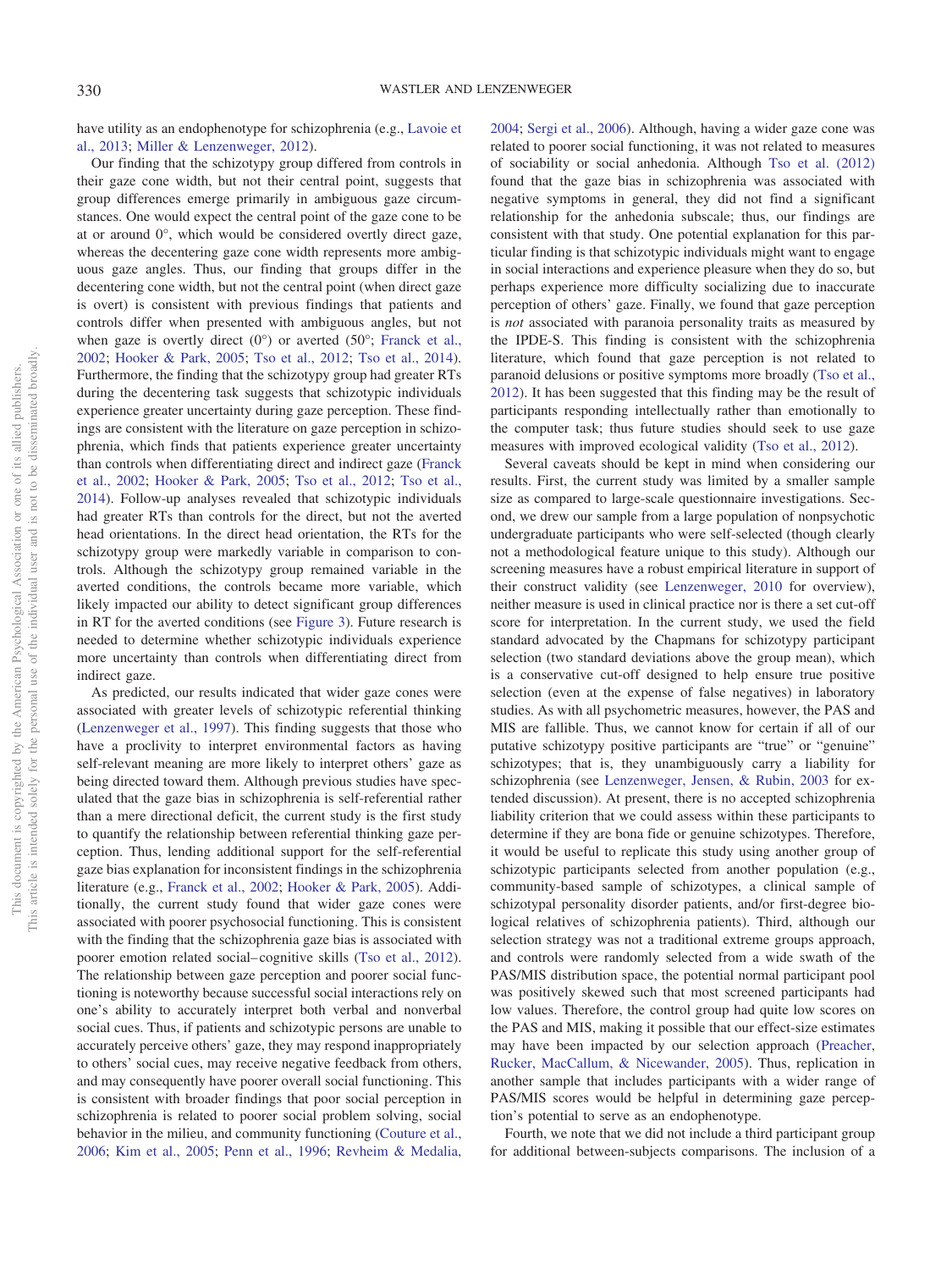psychiatric comparison group equivalent would provide information about the specificity of gaze biases in schizophrenia and schizotypy. Finally, the current study used a time constraint, which may have impacted participants' RTs. Although the purpose of this time constraint was to increase ecological validity by imitating social interactions where people are required to make snap judgments about gaze, it is possible that the time constraint increased psychological distress among schizotypy participants, impacting our findings. Therefore, it is possible that a similar gaze task without a time constraint would yield different results.

In summary, we found that positive schizotypic individuals endorse direct gaze across a wider range of angles than do controls and that this gaze-perception bias is associated with increased referential thinking and poorer social functioning. These findings provide further evidence that the gaze bias in schizophrenia likely represents a true manifestation of the disease and that social cognition has the potential to serve as an endophenotype for schizophrenia liability.

#### **References**

- <span id="page-7-25"></span>American Psychiatric Association. (2013). *Diagnostic and statistical manual of mental disorder* (5th ed.). Washington, DC: Author.
- <span id="page-7-6"></span>Baas, D., van't Wout, M., Aleman, A., & Kahn, R. S. (2008). Social judgement in clinically stable patients with schizophrenia and healthy relatives: Behavioural evidence of social brain dysfunction. *Psychological Medicine, 38,* 747–754. [http://dx.doi.org/10.1017/S003329](http://dx.doi.org/10.1017/S0033291707001729) [1707001729](http://dx.doi.org/10.1017/S0033291707001729)
- <span id="page-7-27"></span>Beck, A. T., Steer, R. A., & Brown, G. K. (1996). *Beck Depression Inventory–II (BDI-II*). San Antonio, TX: Psychological Corporation.
- <span id="page-7-22"></span>Chapman, L. J., Chapman, J. P., & Raulin, M. L. (1978). Body-image aberration in Schizophrenia. *Journal of Abnormal Psychology, 87,* 399 – 407. <http://dx.doi.org/10.1037/0021-843X.87.4.399>
- <span id="page-7-4"></span>Couture, S. M., Penn, D. L., & Roberts, D. L. (2006). The functional significance of social cognition in schizophrenia: A review. *Schizophrenia Bulletin, 32*(Suppl. 1), S44 –S63. [http://dx.doi.org/10.1093/schbul/](http://dx.doi.org/10.1093/schbul/sbl029) [sbl029](http://dx.doi.org/10.1093/schbul/sbl029)
- <span id="page-7-15"></span>Cuthbert, B. N. (2014). The RDoC framework: Facilitating transition from ICD/DSM to dimensional approaches that integrate neuroscience and psychopathology. *World Psychiatry; Official Journal of the World Psychiatric Association (WPA), 13,* 28 –35. [http://dx.doi.org/10.1002/wps](http://dx.doi.org/10.1002/wps.20087) [.20087](http://dx.doi.org/10.1002/wps.20087)
- <span id="page-7-23"></span>Eckblad, M., & Chapman, L. J. (1983). Magical ideation as an indicator of schizotypy. *Journal of Consulting and Clinical Psychology, 51,* 215– 225. <http://dx.doi.org/10.1037/0022-006X.51.2.215>
- <span id="page-7-18"></span>Franck, N., Daprati, E., Michel, F., Saoud, M., Daléry, J., Marie-Cardine, M., & Georgieff, N. (1998). Gaze discrimination is unimpaired in schizophrenia. *Psychiatry Research, 81,* 67–75. [http://dx.doi.org/10](http://dx.doi.org/10.1016/S0165-1781%2898%2900082-1) [.1016/S0165-1781\(98\)00082-1](http://dx.doi.org/10.1016/S0165-1781%2898%2900082-1)
- <span id="page-7-19"></span>Franck, N., Montoute, T., Labruyere, N., Tiberghien, G., Marie-Cardine, M., Dalery, J.,... Georgieff, N. (2002). Gaze direction determination in schizophrenia. *Schizophrenia Research, 56,* 225–234.
- <span id="page-7-1"></span>Gamer, M., & Hecht, H. (2007). Are you looking at me? Measuring the cone of gaze. *Journal of Experimental Psychology: Human Perception and Performance, 33,* 705–715. [http://dx.doi.org/10.1037/0096-1523.33](http://dx.doi.org/10.1037/0096-1523.33.3.705) [.3.705](http://dx.doi.org/10.1037/0096-1523.33.3.705)
- <span id="page-7-9"></span>Gottesman, I. I., & Gould, T. D. (2003). The endophenotype concept in psychiatry: Etymology and strategic intentions. *The American Journal of Psychiatry, 160,* 636 – 645. <http://dx.doi.org/10.1176/appi.ajp.160.4.636>
- <span id="page-7-10"></span>Gould, T. D., & Gottesman, I. I. (2006). Psychiatric endophenotypes and the development of valid animal models. *Genes Brain & Behavior, 5,* 113–119. <http://dx.doi.org/10.1111/j.1601-183X.2005.00186.x>
- <span id="page-7-2"></span>Green, M. F., Penn, D. L., Bentall, R., Carpenter, W. T., Gaebel, W., Gur, R. C., . . . Heinssen, R. (2008). Social cognition in schizophrenia: An NIMH workshop on definitions, assessment, and research opportunities. *Schizophrenia Bulletin, 34,* 1211–1220. [http://dx.doi.org/10.1093/](http://dx.doi.org/10.1093/schbul/sbm145) [schbul/sbm145](http://dx.doi.org/10.1093/schbul/sbm145)
- Harbort, J., Witthöft, M., Spiegel, J., Nick, K., & Hecht, H. (2013). The widening of the gaze cone in patients with social anxiety disorder and its normalization after CBT. *Behaviour Research and Therapy, 51,* 359 – 367. <http://dx.doi.org/10.1016/j.brat.2013.03.009>
- <span id="page-7-28"></span>Harris, R. J. (1985). *A primer of multivariate statistics* (2nd ed.). Orlando, FL: Academic Press.
- <span id="page-7-17"></span>Hooker, C., & Park, S. (2005). You must be looking at me: The nature of gaze perception in schizophrenia patients. *Cognitive Neuropsychiatry, 10,* 327–345. <http://dx.doi.org/10.1080/13546800444000083>
- <span id="page-7-0"></span>Itier, R. J., & Batty, M. (2009). Neural bases of eye and gaze processing: The core of social cognition. *Neuroscience and Biobehavioral Reviews, 33,* 843– 863. <http://dx.doi.org/10.1016/j.neubiorev.2009.02.004>
- <span id="page-7-24"></span>Jackson, D. (1984). *Manual for the Personality Research Form* (3rd ed.). Port Huron, MI: Research Psychologists Press.
- <span id="page-7-5"></span>Kim, J., Doop, M. L., Blake, R., & Park, S. (2005). Impaired visual recognition of biological motion in schizophrenia. *Schizophrenia Research, 77,* 299 –307. <http://dx.doi.org/10.1016/j.schres.2005.04.006>
- <span id="page-7-20"></span>Kohler, C. G., Loughead, J., Ruparel, K., Indersmitten, T., Barrett, F. S., Gur, R. E., & Gur, R. C. (2008). Brain activation during eye gaze discrimination in stable schizophrenia. *Schizophrenia Research, 99,* 286 –293. <http://dx.doi.org/10.1016/j.schres.2007.09.038>
- <span id="page-7-7"></span>Lavoie, M. A., Plana, I., Bédard Lacroix, J., Godmaire-Duhaime, F., Jackson, P. L., & Achim, A. M. (2013). Social cognition in first-degree relatives of people with schizophrenia: A meta-analysis. *Psychiatry Research, 209,* 129 –135. <http://dx.doi.org/10.1016/j.psychres.2012.11.037>
- <span id="page-7-11"></span>Lenzenweger, M. F. (2010). *Schizotypy and schizophrenia: The view from experimental psychopathology*. New York, NY: Guilford Press.
- <span id="page-7-12"></span>Lenzenweger, M. F. (2013). Thinking clearly about the endophenotypeintermediate phenotype-biomarker distinctions in developmental psychopathology research. *Development and Psychopathology, 25,* 1347– 1357. <http://dx.doi.org/10.1017/S0954579413000655>
- <span id="page-7-21"></span>Lenzenweger, M. F., Bennett, M. E., & Lilenfeld, L. R. (1997). The Referential Thinking Scale as a measure of schizotypy: Scale development and initial construct validation. *Psychological Assessment, 9,* 452– 463. <http://dx.doi.org/10.1037/1040-3590.9.4.452>
- <span id="page-7-30"></span>Lenzenweger, M. F., Jensen, S. T., & Rubin, D. B. (2003). Finding the "genuine" schizotype: A model and method for resolving heterogeneity in performance on laboratory measures in experimental psychopathology research. *Journal of Abnormal Psychology, 112,* 457– 468. [http://dx](http://dx.doi.org/10.1037/0021-843X.112.3.457) [.doi.org/10.1037/0021-843X.112.3.457](http://dx.doi.org/10.1037/0021-843X.112.3.457)
- <span id="page-7-26"></span>Loranger, A. (1999). *International Personality Disorder Examination (IPDE) manual*. Odessa, FL: Psychological Assessment Resources.
- <span id="page-7-3"></span>Mancuso, F., Horan, W. P., Kern, R. S., & Green, M. F. (2011). Social cognition in psychosis: Multidimensional structure, clinical correlates, and relationship with functional outcome. *Schizophrenia Research, 125,* 143–151. <http://dx.doi.org/10.1016/j.schres.2010.11.007>
- <span id="page-7-13"></span>Meehl, P. E. (1962). Schizotaxia, schizotypy, and schizophrenia. *American Psychologist, 17,* 827– 838. <http://dx.doi.org/10.1037/h0041029>
- <span id="page-7-14"></span>Meehl, P. E. (1990). Toward an integrated theory of schizotaxia, schizotypy, and schizophrenia. *Journal of Personality Disorders, 4,* 1–99. <http://dx.doi.org/10.1521/pedi.1990.4.1.1>
- <span id="page-7-8"></span>Miller, A. B., & Lenzenweger, M. F. (2012). Schizotypy, social cognition, and interpersonal sensitivity. *Personality Disorders, 3,* 379 –392. [http://](http://dx.doi.org/10.1037/a0027955) [dx.doi.org/10.1037/a0027955](http://dx.doi.org/10.1037/a0027955)
- <span id="page-7-29"></span>Morrison, D. F. (1990). *Multivariate statistical methods* (3rd ed.). New York, NY: McGraw-Hill.
- <span id="page-7-16"></span>National Institute of Mental Health. (2015). *NIMH strategic plan for research* (NIH Publication No. 02–2650). Retrieved from [http://www](http://www.nimh.nih.gov/about/strategic-planning-reports/index.shtml) [.nimh.nih.gov/about/strategic-planning-reports/index.shtml](http://www.nimh.nih.gov/about/strategic-planning-reports/index.shtml)